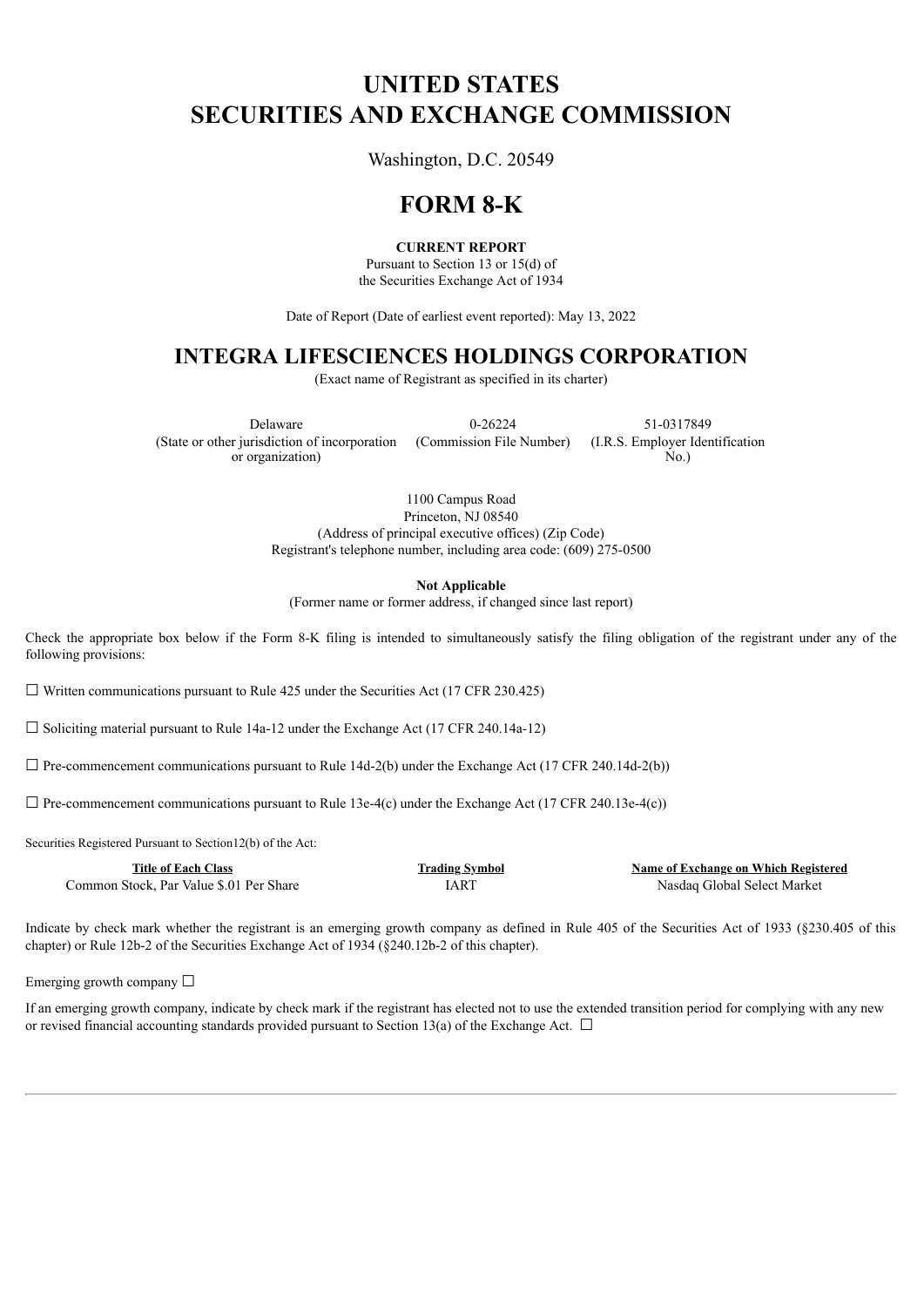#### **Item 5.07. Submission of Matters to a Vote of Security Holders**

The Annual Meeting of Stockholders of Integra LifeSciences Holdings Corporation (the "Company") was held on May 13, 2022. The final results of the matters submitted to a vote of stockholders at the Annual Meeting are as follows:

Item No. 1: All of the Board of Directors' nominees for director were elected to serve until the Company's 2023 Annual Meeting or until their respective successors are elected and qualified, by the votes set forth below.

| <b>Nominees</b>      | For        | <u>Against</u> | Abstain | <b>Broker Non-Vote</b> |
|----------------------|------------|----------------|---------|------------------------|
| Keith Bradley        | 72,452,881 | 2,287,435      | 41,581  | 1,942,181              |
| Shaundra Clay        | 74,406,270 | 334,118        | 41,509  | 1,942,181              |
| Jan De Witte         | 74,051,115 | 684,413        | 46,369  | 1,942,181              |
| Stuart M. Essig      | 73,582,331 | 1,165,583      | 33,983  | 1,942,181              |
| Barbara B. Hill      | 72,774,366 | 1,966,247      | 41.284  | 1,942,181              |
| Donald E. Morel, Jr. | 74,639,552 | 100,560        | 41,785  | 1,942,181              |
| Raymond G. Murphy    | 72,377,599 | 2,362,001      | 42,297  | 1,942,181              |
| Christian S. Schade  | 73,594,634 | 1,145,175      | 42,088  | 1,942,181              |

Item No. 2: The stockholders ratified the appointment of PricewaterhouseCoopers LLP as the Company's independent registered public accounting firm for the 2022 fiscal year, by the votes set forth below.

| <b>For</b> | <b>Against</b> | Abstain | <b>Broker Non-Vote</b> |
|------------|----------------|---------|------------------------|
| 75,538,665 | 1,166,409      | 19.004  |                        |

Item No. 3: The stockholders approved, on an advisory, non-binding basis, the compensation of the Company's named executive officers, by the votes set forth below.

| For        | <b>Against</b> | Abstain | <b>Broker Non-Vote</b> |
|------------|----------------|---------|------------------------|
| 73,742,980 | 966,561        | 72.356  | 1,942,181              |